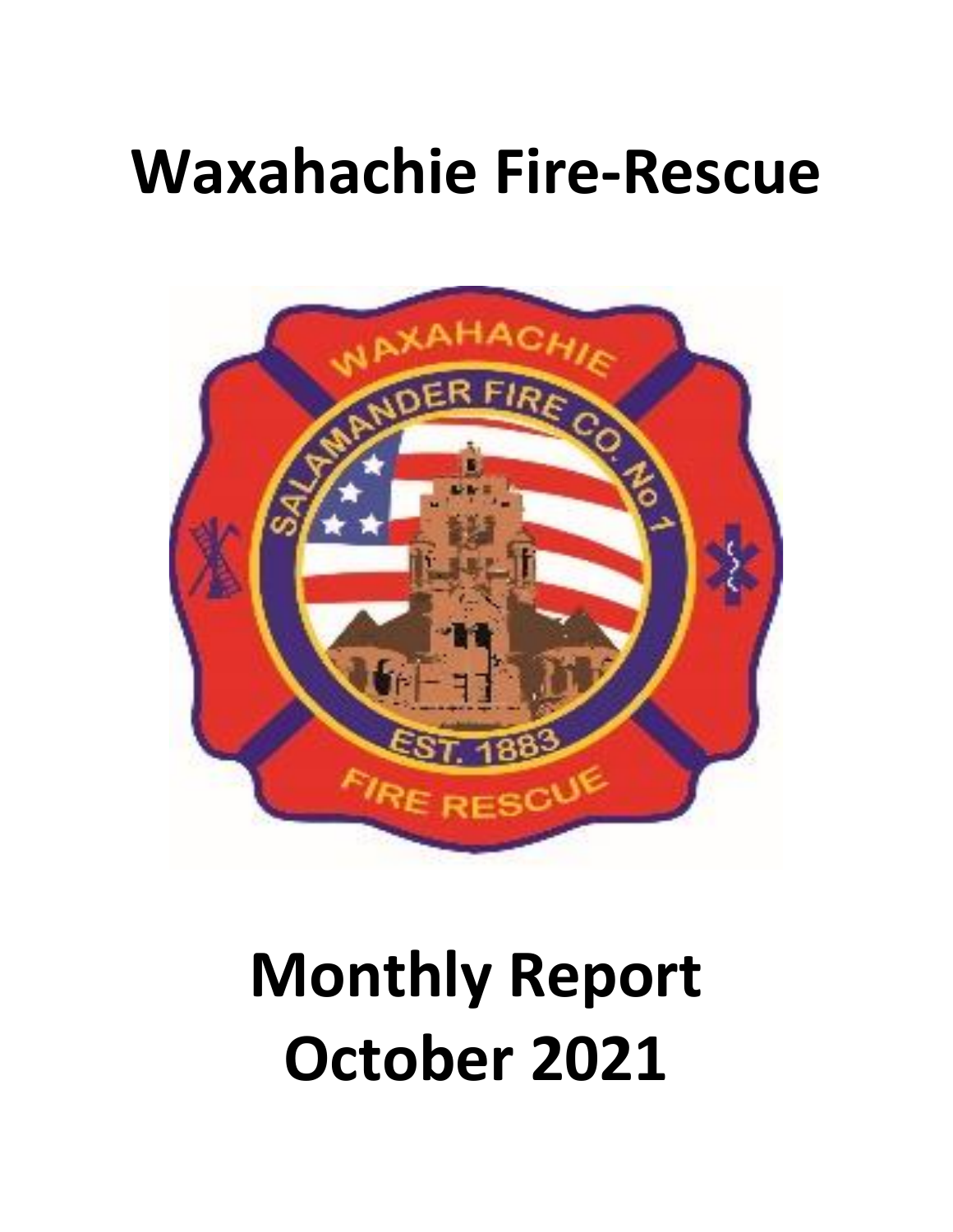

## **Fire Statistics**



| <b>Major Incident Type</b>                        | Count | Percentage |
|---------------------------------------------------|-------|------------|
| <b>Fires</b>                                      | 19    | 4.19       |
| Overpressure rupture, explosion, overheat-no fire |       | 0.22       |
| Rescue & Emergency Medical Service                | 308   | 67.99      |
| Hazardous Condition (No Fire)                     | 15    | 3.31       |
| Service Call                                      | 48    | 10.6       |
| Good Intent Call                                  | 23    | 5.08       |
| <b>False Alarm and False Call</b>                 | 39    | 8.61       |
| <b>Total All Calls</b>                            | 453   |            |

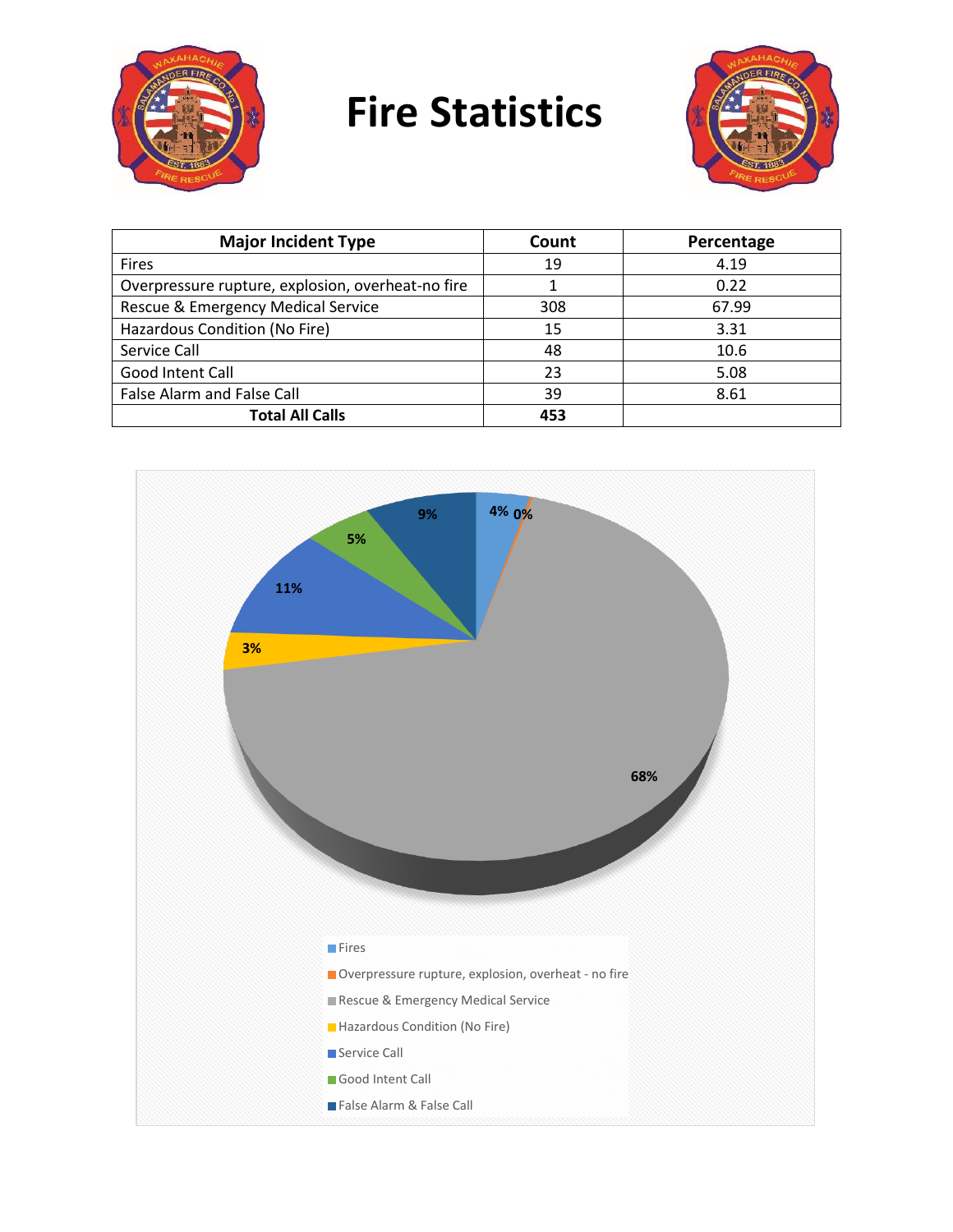

**Fire-Rescue Incident** 

### **Response Time Analysis**



| <b>Response Minutes</b>               | Count | Percentage                         |
|---------------------------------------|-------|------------------------------------|
| 00                                    | 3     | 0.68                               |
| 01                                    | 8     | 1.82                               |
| 02                                    | 32    | 7.27                               |
| 03                                    | 62    | 14.09                              |
| 04                                    | 68    | 15.46                              |
| 05                                    | 68    | 15.46                              |
| 06                                    | 71    | 16.14                              |
| 07                                    | 51    | 11.59                              |
| 08                                    | 20    | 4.55                               |
| 09                                    | 16    | 3.64                               |
| 10                                    | 10    | 2.27                               |
| 11                                    | 4     | 0.91                               |
| 12                                    | 6     | 1.36                               |
| 13                                    | 3     | 0.68                               |
| $14+$                                 | 13    | 2.96                               |
| <b>Total of All Incident Arrivals</b> | 440   | <b>Average Response Time 07:03</b> |
| <b>Cancelled Prior to Arrival</b>     | 13    |                                    |
| <b>Total Incidents</b>                | 453   |                                    |

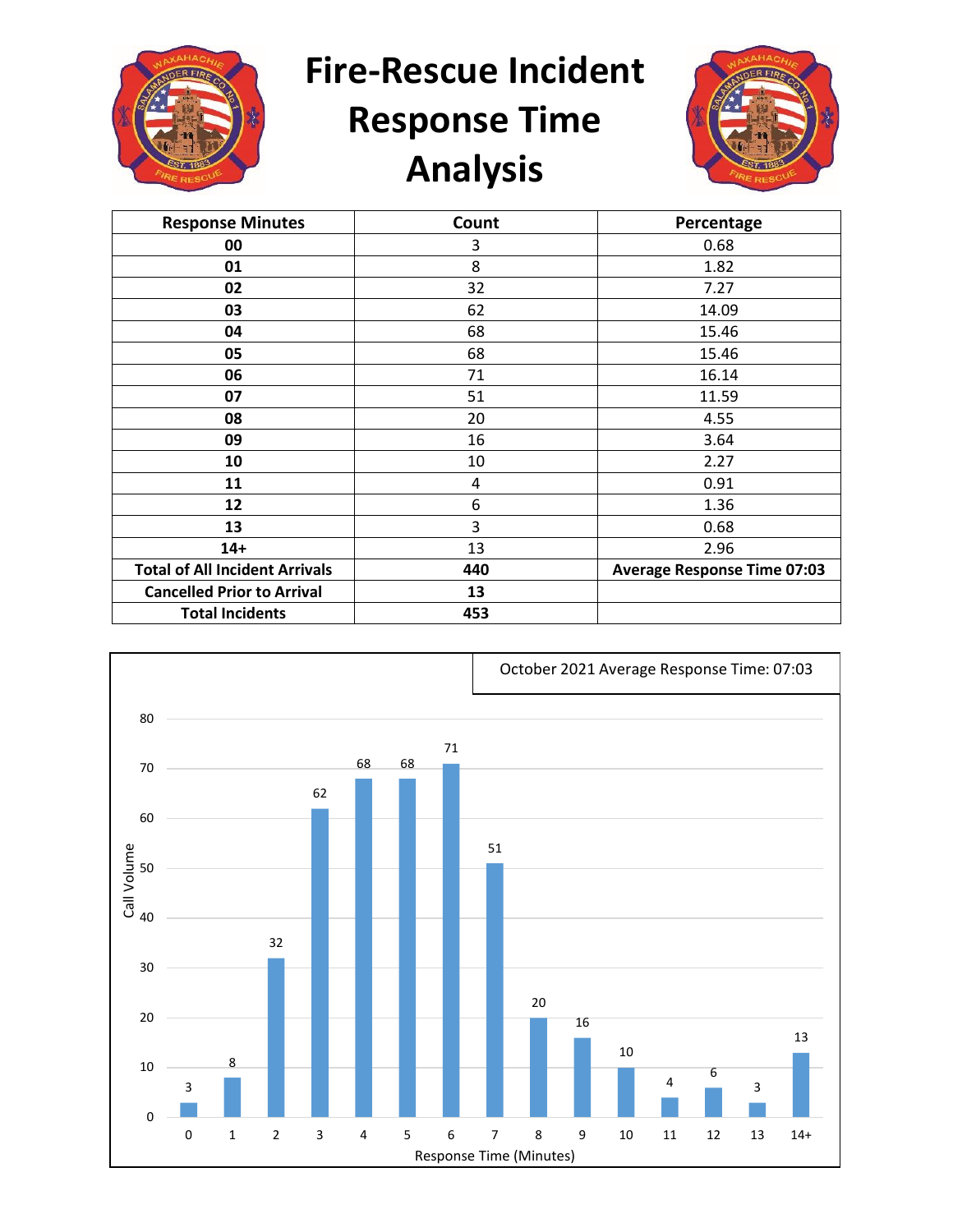

#### **Monthly Fire Prevention / Inspection Statistics**



| <b>Fire Prevention &amp; Inspection Activity</b> | Count          | Percentage  |
|--------------------------------------------------|----------------|-------------|
| Certificate of Occupancies                       | 6              | 9.38        |
| Fire Alarm Inspection                            | 3              | 4.69        |
| <b>Foster Home Inspections</b>                   | 1              | 1.56        |
| <b>General Inspections</b>                       | $\overline{4}$ | 6.25        |
| <b>Plan Reviews</b>                              | 36             | 56.25       |
| Site Inspections                                 | 0              | 0           |
| <b>Fire Sprinkler Inspections</b>                | 9              | 14.06       |
| Ventahood Inspections                            | $\mathbf{1}$   | 1.56        |
| Other Inspections                                | $\mathbf 0$    | 0           |
| Re-Inspections                                   | $\Omega$       | 0           |
| <b>Total Inspections</b>                         | 60             | 93.75       |
| Consultations                                    | 0              | $\mathbf 0$ |
| <b>Control Burn Authorizations</b>               | 0              | 0           |
| <b>Presentations Made</b>                        | $\mathbf 0$    | 0           |
| <b>Total Miscellaneous Activity</b>              | 0              | 0           |
| Incident Response (on-duty)                      | 2              | 3.13        |
| Incident Response (off-duty)                     | $\mathbf{1}$   | 1.56        |
| <b>Total Incident Responses</b>                  | 3              | 3.13        |
| Fire/Arson Investigations Performed (on-duty)    | 1              | 1.56        |
| Fire/Arson Investigations Performed (off-duty)   | $\Omega$       | $\Omega$    |
| <b>Total Investigations</b>                      | $\mathbf{1}$   | 1.56        |
| <b>Total All Activities</b>                      | 64             |             |